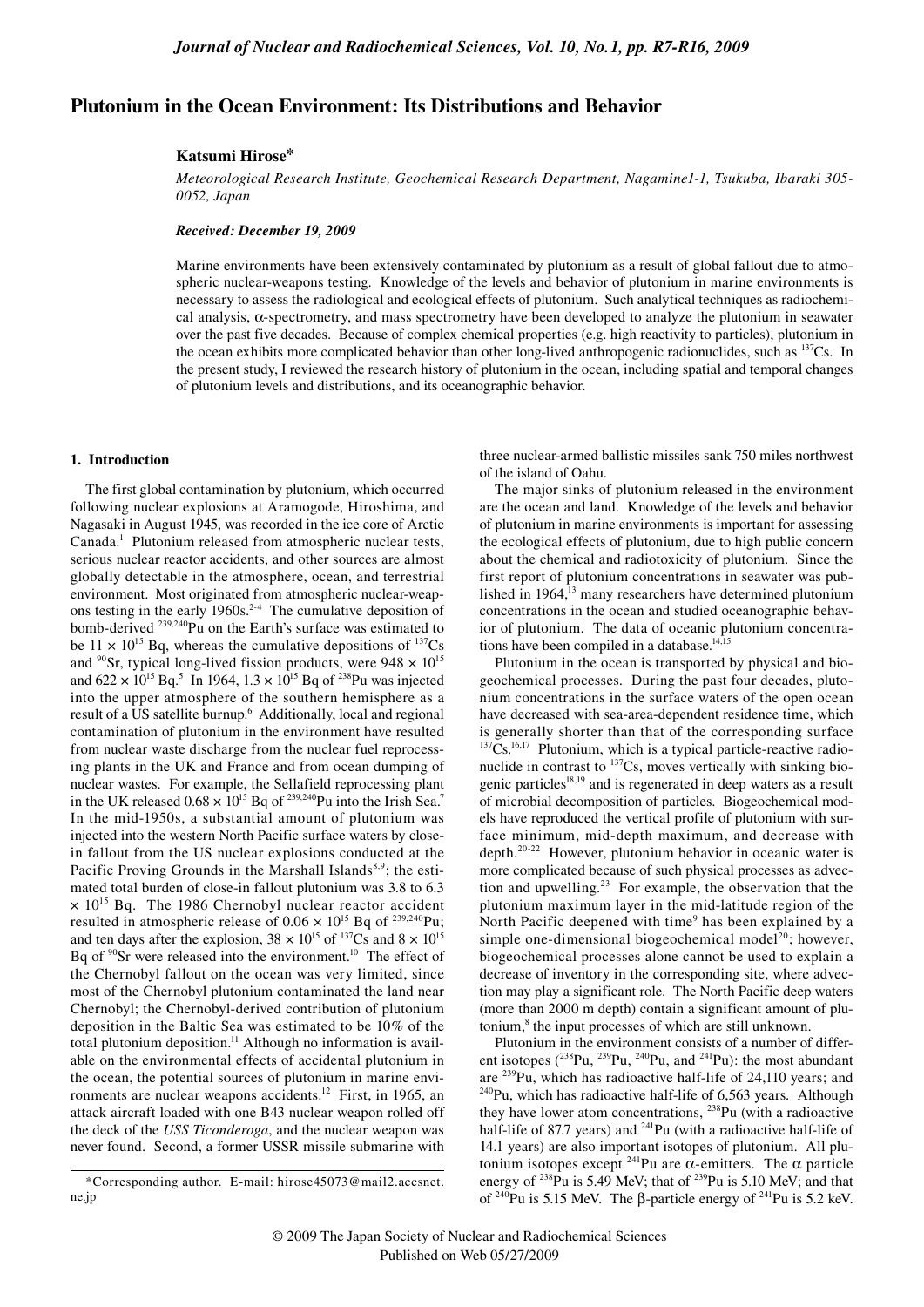Therefore,  $\alpha$ -spectrometry is effective in determining plutonium concentrations in seawater. However, the sum of <sup>239</sup>Pu and 240Pu activities has been used as a measure of plutonium concentration because the separation of  $^{239}$ Pu and  $^{240}$ Pu is difficult using α-spectrometry, due to their similar energy range of α particles. Plutonium isotope ratios depend on their sources; for example, the average global fallout  $240Pu/239Pu$  atom ratio is  $0.18<sup>24-27</sup>$  whereas an elevated ratio was reported for fallout from US nuclear tests in the  $1950s^{28,29}$  The plutonium isotope signature is therefore a useful tool for identifying the sources of plutonium and for clarifying their behavior in marine environments.

In this study, I review the research history of plutonium in marine environments, including distributions of plutonium in the ocean, long-term trends of plutonium concentrations, plutonium inventories in the water column, speciation, and isotope ratios.

#### **2. Plutonium analysis**

I simply reviewed methods of analyzing plutonium in seawater. Concentrations of plutonium in seawater are usually extremely low  $(<50 \text{ mBq m}^3)$  except in highly contaminated areas, and most of its isotopes emit  $\alpha$  particles. Therefore, plutonium contents have been determined by α spectrometry, Inductively Coupled Plasma Mass Spectrometry (ICP-MS), and Accelerator Mass Spectrometry (AMS), after longer radiochemical processes (e.g., preconcentration from large-volume samples, radiochemical separation and purification, and electrodeposition).

**2.1. Sampling.** Large volumes (50 to 500 L) of seawater are required for the assay of plutonium and americium because of the extremely low plutonium concentrations in open ocean water. Surface water samples of 100 to 500 L were usually collected with submergible pumping systems on board. Deep water samples were collected with a 100 L GoFlo sampler or CTD-rosette sampler. All water samples were filtered through a fine membrane filter (Millipore HA, 0.45µm pore size) immediately after sampling.

**2.2 Preconcentration of Pu.** Coprecipitation is generally used for extracting trace amounts of Pu from large volumes of seawater, and this process is usually performed on board. In the early stage, Pu was coprecipitated with ferric hydroxide or bismuth phosphate.<sup>30,31</sup> However, low and erratic recoveries of trace Pu occurred in the environmental samples. A proposed simple concentration method included the partial precipitation of (Mg, Ca) hydroxides/carbonates by adding small amounts of sodium hydroxide.<sup>32,33</sup> Recently, coprecipitation with  $MnO<sub>2</sub>$ was proposed as a method of preconcentrating Pu in seawater.<sup>34,35</sup> First, after the seawater sample was acidified, <sup>242</sup>Pu was added as a yield tracer, and  $KMnO<sub>4</sub>$  was added to change the chemical form of Pu to a dissolved form (Pu(VI)). Next, after NaOH and  $MnCl<sub>2</sub>$  were added to the solution, Pu coprecipitated with the bulky manganese dioxide at pH 9. Finally, the settled MnO2 precipitation was collected. Another method of preconcentrating Pu<sup>36</sup> involved acidifying a 200 L seawater sample to pH 2 with 12 M HCl (200 mL). Ferric chloride (2 g), a known amount of tracer ( $^{242}$ Pu), and  $K_2S_2O_5$  (100 g) were then added, and the solution was stirred for 1 h, so that all the Pu species in the solution was reduced to Pu(III). Finally, Pu was coprecipitated with ferric hydroxide at pH 10 by adding diluted NaOH solution  $(0.5 \text{ to } 1 \text{ M})$ .

**2.3. Radiochemical separation.** Relatively large amounts of precipitates were obtained at the preconcentration stage. Although precipitate reduction is usually required, a simple separation method using anion exchange resin with a large column was proposed. $32,33$  In order to remove large amounts of  $MnO_2$  or  $Ca(OH)_2$  and  $Mg(OH)_2$ , additional coprecipitation was performed.<sup>34</sup> The MnO<sub>2</sub> precipitates were separated and

dissolved in 2 M HCl with excess NH2OH HCl to reduce it to Mn(II). To scavenge Pu with ferric hydroxide, 50 mg of Fe(III) was added in the solution and oxidized from Pu(III) to Pu(IV) with  $\text{NaNO}_2$ . Ammonium hydroxide was added to form the Fe(OH)<sub>3</sub> precipitate at a pH of 8 to 9. The solution was briefly boiled, and then the pH in the solution was adjusted to 6 or 7, in which residual amounts of  $MnO<sub>2</sub>$  changed to  $Mn(II)$ . The  $Fe(OH)$ <sub>3</sub> precipitates were separated from the supernatant solution by centrifugation. The precipitate was dissolved with 14 M HNO<sub>3</sub>. Finally, the acid concentration of the solution was adjusted to  $8 \text{ M HNO}_3$ . The solution was passed through the anion exchange column (Dowex  $1-X8$ , NO<sub>3</sub> form), in which Pu and Th were adsorbed onto resin, whereas Am, U, and Fe remained in the effluent. The column was washed with 8M  $HNO<sub>3</sub>$ , and the Th fraction was eluted with 10 M HCl. The Pu fraction was eluted with 9 M HCl solution containing 0.1 M NH4I. The chemical recoveries were 40 to 60%.

Recently, new types of extraction chromatographic resin have been proposed for radiochemical separation and purification of actinides instead of anion exchange resin.<sup>37</sup> TRU Resin™ (comprised of 0.75 M solution bifunctional organophosphorus extractant octylphenyl-*N*, *N*-di-isobutyl carbamoylphosphine oxide in tri-*n*-butyl phosphate immobilized on inert porous polymeric resin) was used for separating actinides.<sup>34,35,37-39</sup> Kim et al<sup>46</sup> developed analytical techniques for determining Pu in seawater using sector field ICP-MS (SF-ICP-MS), with a sequential flow injection system including a TEVA-Spec (Eichrom Industries) column for the radiochemical separation of Pu.

**2.4. Radiochemical separation of plutonium in particulate matter.** Filtered samples (100 to 1000 L) were digested with 14 M HNO<sub>3</sub> and 12 M HCl in an appropriate beaker on a hot plate.<sup>33</sup> Next, <sup>242</sup>Pu was added as a tracer of the chemical yield. The solution was evaporated to dryness on a hot plate. The residue was then dissolved with  $8 \text{ M HNO}_3$  and  $\text{NaNO}_2$ was added on a hot plate. After the filtration of the filter paper, the solution was passed through an anion exchange column. The column was successively washed with 20 mL of 8 M HNO<sub>3</sub> and 50 mL of 9 M HCl. The Pu fraction was eluted with 100 mL of 1.2 M HCl including 1 mL of 30%  $H_2O_2$ . The chemical yield exceeded 90%.

**2.5. Electrodeposition.** Pu samples are usually electroplated onto a stainless steel disk for  $\alpha$  counting. The disk diameter depends on the active surface area of the detectors. In this study, electrodeposition was performed using an electrolysis apparatus with an electrodeposition cell consisting of a Teflon cylinder, a platinum cathode electrode, and a stainless steel disk anode. Pu was electrodeposited under two conditions (aqueous sulfuric acid media $40$  and ethanol media $33$ ). To establish homogeneous plating onto the disk, the disk surface had to be cleaned by appropriate washing processes.

**2.6.**  $\alpha$ **-spectrometry.** The  $\alpha$ -spectrometer consisted of several vacuum chambers, including a solid-state detector, a pulseheight analyzer, and a computer system. The detector, which was a silicone surface barrier type (PIPS, energy resolution <25 keV full width at half maximum (FWHM), counting efficiency: 15 to 25%), had an active surface area of 450 to 600 mm<sup>2</sup> and a minimum depletion thickness of 100 µm. The vacuum condition in the chamber was reduced to less than 200 mTorr using a vacuum pump, and the counting time was more than 80000 s.

**2.7. Mass spectrometry.** Thermal Ionization Mass Spectrometry  $(TIMS),$ <sup>41-43</sup> Resonance Ionization Mass Spectrometry  $(RIMS),<sup>44</sup> ICP-MS$ , and  $AMS<sup>45</sup>$  have been used for determining plutonium isotopes. The recent development of SF-ICP-MS allowed us to collect more data of <sup>239</sup>Pu concentrations and  $^{240}Pu/^{239}Pu$  atom ratios in marine samples.<sup>46-54</sup> Since ICP-MS detection limits of plutonium were in the subfemtogram range, I could reduce the sample volumes of several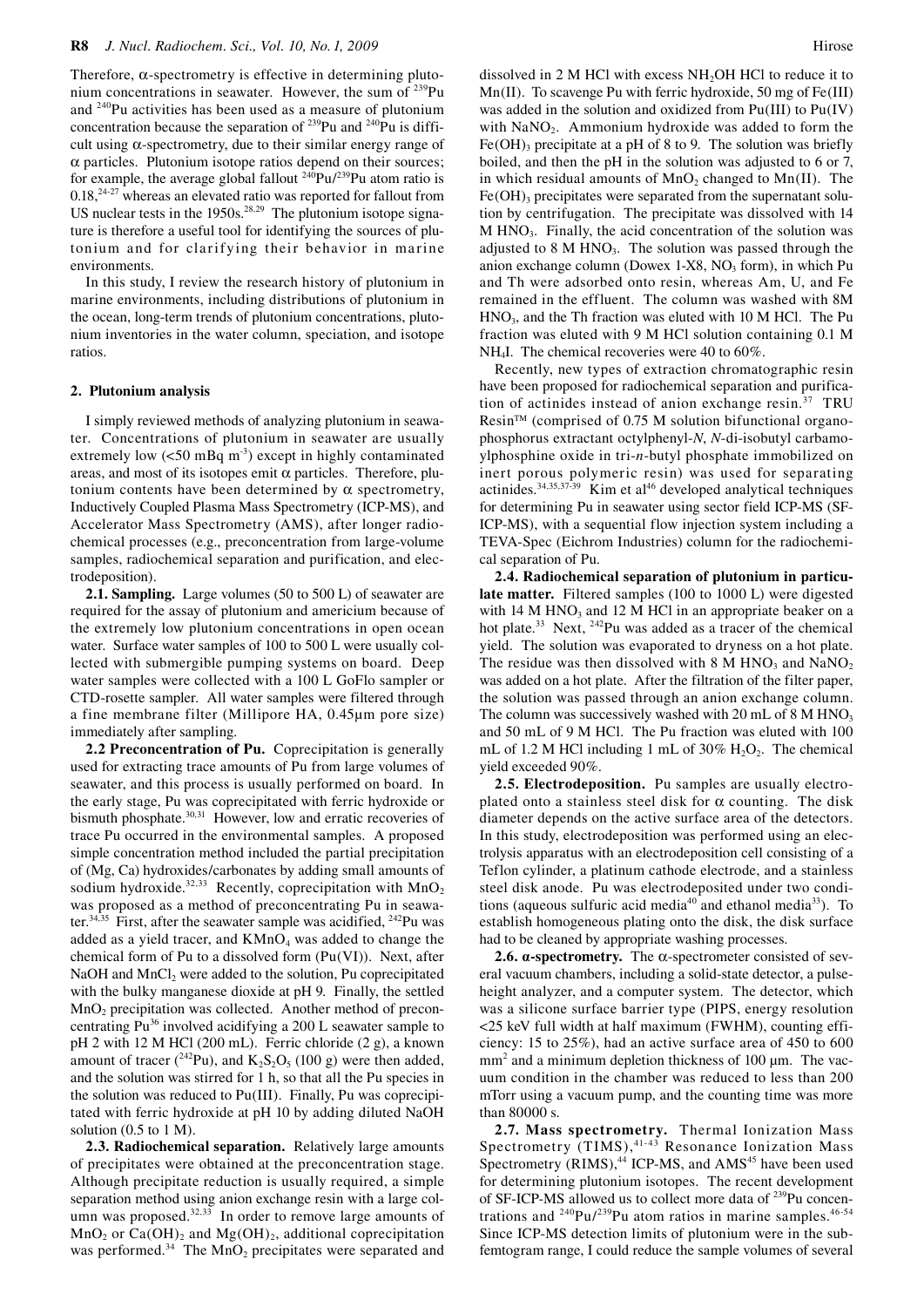

**Figure 1.** Map of the Pacific Ocean.

tens of liters. In order to obtain high-quality data of plutonium isotopes, however, it was necessary to develop simpler purification techniques to remove interference elements. The MS techniques, which provided information on 240Pu/239Pu atom ratios in the seawater samples, were useful tools for identifying sources of plutonium in marine environments.

## **3. Plutonium in the Ocean: Distribution and Behavior**

**3.1. Surface <sup>239,240</sup>Pu concentrations.** Although <sup>239,240</sup>Pu concentrations in surface waters were determined in the 1960s,<sup>13,55</sup> the first geographical distribution of surface  $^{239,240}$ Pu in the Pacific (Figure. 1) in the early 1970s was depicted by Miyake and Sugimura,<sup>56</sup> who found higher <sup>239,240</sup>Pu concentrations in the mid-latitude region of the North Pacific. The geographical distribution of surface  $^{239,240}$ Pu was governed by global fallout from the atmospheric nuclear testing conducted in the early 1960s. In the early 1980s, a similar geographical pattern of surface  $^{239,240}$ Pu was observed,<sup>57</sup> although the latitudinal gradient of surface 239,240Pu decreased, compared with that in the early 1970s. In the early 1990s, a geographic distribution of surface 239,240Pu in the Atlantic, Indian, and Pacific Oceans ranging from 0.6 to 11.5 mBq  $m<sup>3</sup>$  was observed,<sup>58</sup> with higher concentration in the western North Pacific and North Atlantic, and a low concentration in the eastern North Pacific.

In the  $2000s$ , the  $239,240$ Pu concentrations in the surface waters of the world ocean were evaluated from comprehensive dataset based on the IAEA-MEL research program of Worldwide Marine Radioactivity Studies<sup>15,60,61</sup> and the HAM database constructed by Aoyama and Hirose.<sup>14</sup> The highest <sup>239,240</sup>Pu concentration in the surface waters (>100 mBq m<sup>-3</sup>) occurred in the Irish Sea, in which the effect of the Sellafild discharge<sup>7</sup> continued. A relatively high  $239,240$ Pu concentration was observed in the surface waters (10 to 50 mBq  $m<sup>-3</sup>$ ) in the northern North Atlantic, the Barents Sea, the North Sea, the Mediterranean, and the English Channel. The <sup>239,240</sup>Pu concentrations in the surface waters of the Pacific, Atlantic, and Indian Oceans ranged from 1 to 10 mBq  $m<sup>3</sup>$ ; however, in the Antarctic Ocean, the concentration was less than  $0.5 \text{ mBa m}^3$ . Plutonium data in the surface water of the South Pacific were

still scant. Therefore, in 2003, the high-density longitudinal distribution of surface 239,240Pu along 32.5°S in the South Pacific was depicted,<sup>59</sup> with <sup>239,240</sup>Pu concentrations ranging from 0.5 to 4.1 mBq  $m^{-3}$ , which indicated a spatial distribution governed by oceanographic processes.

Temporal changes of surface  $^{239,240}$ Pu in the Pacific have been investigated.<sup>16,17,62</sup> Surface <sup>239,240</sup>Pu decreased with time in all the oceans, due to the continuous decrease of fallout input after the end of the Chinese atmospheric nuclear test in 1980 and the subsequent decreasing stratospheric fallout.<sup>4</sup> The 239,240Pu concentration in the surface water has decreased exponentially since 1970, although decrease rates depend on the sea area. The decrease rates of the surface 239,240Pu concentrations in the ocean are generally faster than that of  $^{137}Cs$ , due to biogeochemical processes.

The  $^{239,240}$ Pu concentrations in the surface waters of the Pacific in 2000 were estimated to range from 0.3 to 2.7 mBq  $m<sup>3</sup>$ , with a spatial variation larger than that of  $137Cs$ .<sup>63</sup> Higher surface <sup>239,240</sup>Pu concentrations appeared in the subarctic Pacific and the eastern equatorial Pacific. Higher surface 239,240Pu concentrations in the subarctic Pacific and the Sea of Japan could be explained by rapid recycling of scavenged  $^{239,240}$ Pu due to large vertical mixing in winter,  $^{64,65}$  whereas surface 239,240Pu in the eastern equatorial Pacific was possibly maintained at a higher level by equatorial upwelling.<sup>66</sup> The lower values in the mid-latitude region of the eastern North Pacific were consistent with the higher decrease rate of <sup>137</sup>Cs in the mid-latitude region of the eastern North Pacific. Estimated surface <sup>239,240</sup>Pu concentrations in the subtropical region of the western North Pacific were higher than those in the subtropical region of the eastern North Pacific. Furthermore, the difference between the surface 239,240Pu concentration of the mid-latitude region of the Northern Hemisphere and that of the Southern Hemisphere was small, although its causes are still unknown. Therefore, in addition to the physical processes, the biogeochemical process is a significant factor controlling the current geographic distribution of the <sup>239,240</sup>Pu concentration in the surface waters of the Pacific,  $8,9,18,20,62$  considering the relative short residence time of surface <sup>239,240</sup>Pu.<sup>17</sup>

**3.2. Vertical profiles of 239,240Pu in the ocean.** The first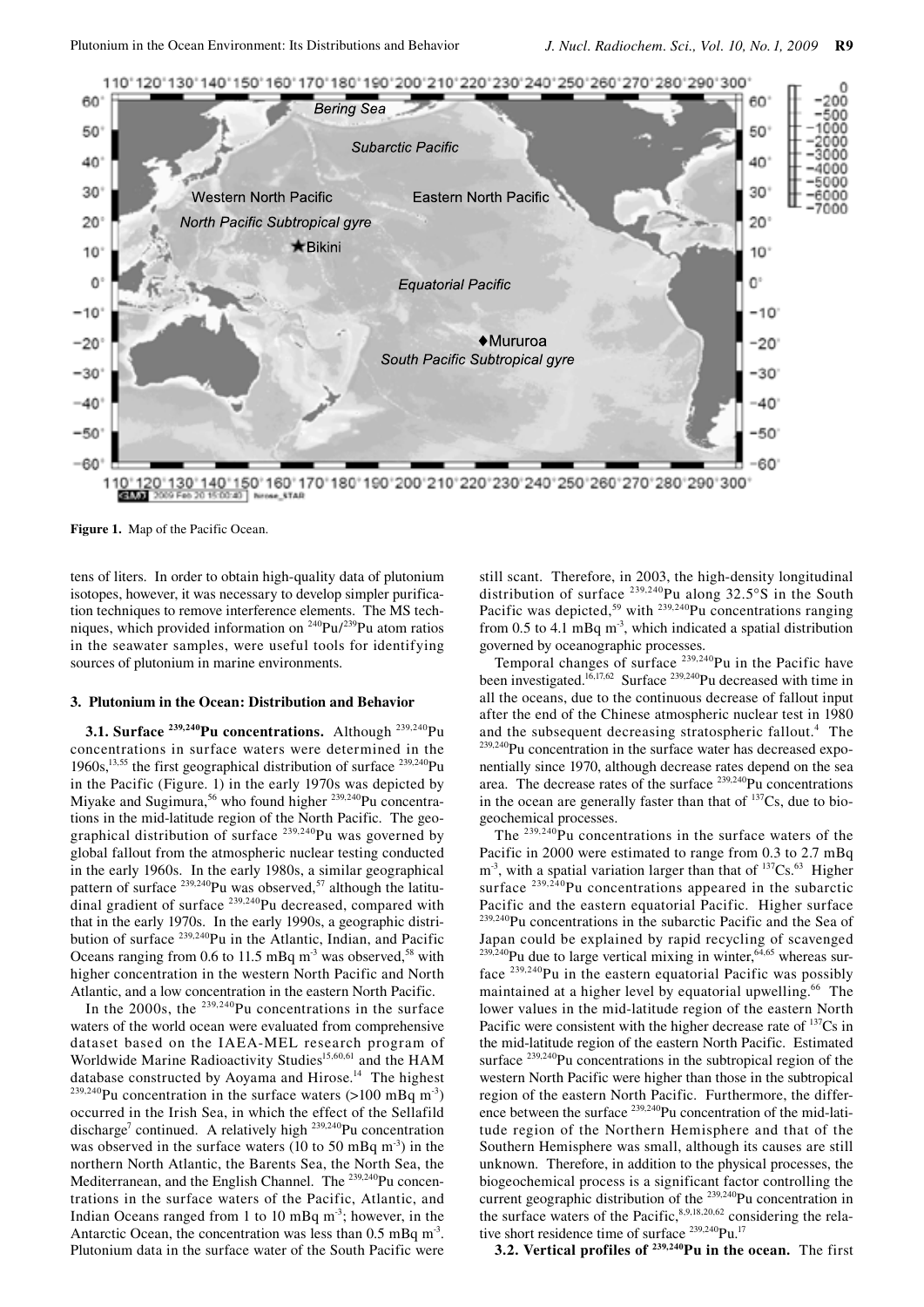comprehensive data on vertical distributions of <sup>239,240</sup>Pu in open ocean water columns were reported for GEOSECS stations,<sup>8,67</sup> although a preliminary measurement of deep <sup>239,240</sup>Pu had been carried out by Bowen et al<sup>30</sup> and Miyake and Sugimura.<sup>56</sup> Figure 2 depicts vertical profiles of <sup>239,240</sup>Pu observed in the subtropical regions of the North and South Pacific.<sup>68,69</sup> All vertical profiles of 239,240Pu in the ocean were characterized by a typical distribution pattern with surface minimum, subsurface maximum, and gradual decrease with increasing depth.<sup>8,9,16,70-75</sup> Maximum  $239,240$ Pu concentrations in the water column appeared at depths of 500 to 1000 m.<sup>69</sup> The shape of  $^{239,240}$ Pu profiles depended on the sea area: a rather broad peak of  $2^{239,240}$ Pu maximum was observed in the Sea of Japan<sup>23,76-80</sup> and in the Mediterranean Sea.<sup>81</sup> Furthermore, although a surface minimum of <sup>239,240</sup>Pu was observed, definite profiles of <sup>239,240</sup>Pu with a subsurface maximum (as in the Pacific) were not observed in the Arctic Atlantic Ocean.82,83 The broad profiles of 239,240Pu in water columns may be explained by deep convection due to meteorological and oceanographic conditions related to each sea. The  $^{239,240}$ Pu maximum of the South Pacific was smaller than that of the North Pacific.<sup>68,84</sup> This pattern of vertical <sup>239,240</sup>Pu profiles and their temporal change was demonstrated by particle-scavenging processes, which involved the removal of <sup>239,240</sup>Pu by sinking particles following the regeneration of dissolved 239,240Pu due to the biological degradation of particles.18,20

Temporal change of the <sup>239,240</sup>Pu profile in the eastern North Pacific at the same site (31°23'N, 150°02'W) as the GEOSECS observation in 1973 was examined.<sup>85</sup> The  $^{239,240}$ Pu maximum in the mid-latitude region of the North Pacific moved to a deeper layer over time. The peak <sup>239,240</sup>Pu concentration at a depth of 400 m markedly decreased over a 28-year period, whereas the <sup>239,240</sup>Pu concentrations in deep waters (>1000 m depth) revealed no significant difference from GEOSECS data. Similar changes in the vertical distribution of  $239,240$ Pu were observed in the western North Pacific mid-latitude region.<sup>9</sup> These findings suggested that the <sup>239,240</sup>Pu concentrations in mid-depth (200 to 800 m) in the mid-latitude region of the North Pacific decreased over the past three decades. This change could not be explained by a simple biogeochemical process including only vertical transport, e.g. particle scavenging, because no marked increase of the  $^{239,240}$ Pu concentrations occurred in deeper water layers (>1000 m). Thus, it was likely that most of the  $^{239,240}$ Pu at mid-depth in the mid-latitude region of the North Pacific was transported by horizontal advection. On the other hand, when two sites in the equatorial North Pacific, location:  $7^{\circ}59'N$ ,  $164^{\circ}54'E$  (Hirose et al<sup>85</sup>) and  $5^{\circ}53'N$ , 170°01'W (GEOSECS, 1973), were compared, no apparent change in the vertical <sup>239,240</sup>Pu profile in the depth layers of the surface to 1000 m occurred over the past three decades.<sup>85</sup> A similar tendency was observed in the subtropical western North Pacific.<sup>9,69</sup> However a significant difference of <sup>239,240</sup>Pu concentrations in deep waters (>1500 m depth) occurred between two sites: deep  $^{239,240}$ Pu concentrations in the station near the Pacific Proving Ground nuclear test sites (11°35'N, 165°23'E) were higher than those in the eastern station (GEOSECS site).

**3.3. Deep 239,240Pu.** The North Pacific deep waters contained substantial amounts of  $239,240$ Pu,  $8,71,85$  whereas plutonium concentrations in the South Pacific deep waters were 1 mBq m<sup>-3</sup>,<sup>68</sup> or one order of magnitude lower than that in the North Pacific. The Japan and Bonin trench waters (>6000 m depth) in the western North Pacific contained marked amounts of  $239,240$ Pu.<sup>74,86</sup> The introduction of  $239,240$ Pu in deep waters resulted in an increased interest in deep plutonium and how processes were related to the vertical transport of 239,240Pu in deep layers. Livingston et al<sup>9</sup> suggested that the  $^{239,240}$ Pu concentrations in deep water (more than 2000 m depth) were maintained at a nearly constant level during the past two decades. In order to clarify the present feature of deep 239,240Pu,





Vertical Profile of 239,240 Pu concentration in the western North Pacific  $(mBq m<sup>-3</sup>)$ 



**Figure 2.** Vertical profiles of plutonium concentrations in the North and South Pacific subtropical regions. The plots used data cited in Povinec et al (Ref.69) and Hirose et al (Ref.68).

latitudinal distributions of deep  $^{239,240}$ Pu at two different layers, upper (2000 to 3500 m) and lower (4000 to 6000 m), along 165°E and 180° longitudes were analyzed.85 The latitudinal distribution of the  $239,240$ Pu concentrations in the upper deep layer along 165°E longitude revealed two peaks, one in the mid-latitude region (30 to 40°N) corresponding to the latitudinal pattern of global fallout, and another in the south subtropical region (10 to 15°N), corresponding to close-in fallout due to the Pacific Ground nuclear test sites. The lower <sup>239,240</sup>Pu concentrations in the upper deep layer occurred in the north subtropical (15 to 30 $\degree$ N) and equatorial (0 to 10 $\degree$ N) regions. The  $239,240$ Pu concentrations in the lower deep layer were lower than those in the upper deep layer. For the latitudinal distribution of the  $^{239,240}$ Pu in deep water along 180 $^{\circ}$  longitude (Figure. 3), a clear structure of the latitudinal distribution of the 239,240Pu concentrations was observed in the upper deep layer, with a high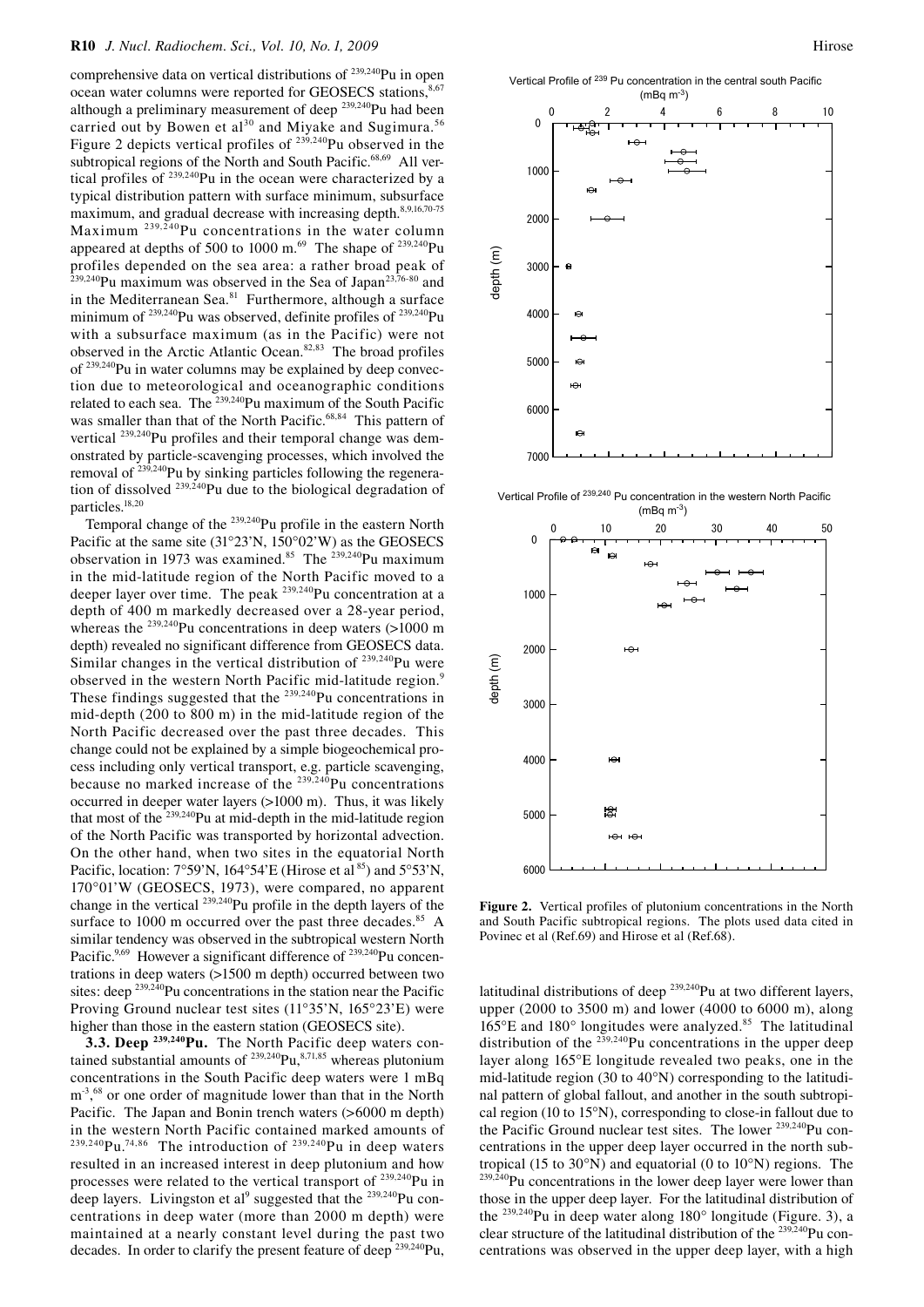

Figure 3. Latitudinal distributions of <sup>239,240</sup>Pu concentrations in deep waters along 180° in the Pacific. Depth range: A. 2000 to 3500 m, B. 4000 to 6000 m.

concentration in the North Pacific and a low concentration in the South Pacific. However, higher <sup>239,240</sup>Pu concentrations in the North Pacific subtropical region were lower than those in the corresponding latitude along 165°E. The latitudinal distribution of the <sup>239,240</sup>Pu concentrations in the lower deep layer was similar to that in the upper deep waters except for a different structure with a pronounced peak in the mid-latitude region (30 $\degree$  to 40 $\degree$ N); specifically, the  $239,240$ Pu concentrations in the lower deep layer in the mid-latitude region were greater than those in the upper deep layer.

These findings suggest that the geographical structure of deep<sup>239,240</sup>Pu concentrations with a larger latitudinal gradient than that of surface <sup>239,240</sup>Pu exists in the Pacific: the high-concentration area is located in the western North Pacific and the low-concentration area is the South Pacific. The geographical distributions of deep <sup>239,240</sup>Pu suggest little contribution of vertical transport of <sup>239,240</sup>Pu and its mineralization in the North Pacific deep waters  $(>2000 \text{ m})$ . Model study<sup>21</sup> suggests less contribution of biogeochemical vertical transport to deep  $239,240$ Pu (>2000 m depth), although four decades have passed since surface injection of  $^{239,240}$ Pu. These findings suggest that some fallout <sup>239,240</sup>Pu-bearing particles were rapidly transported to the deep layers and dissolved in deep waters. Therefore, it is likely that the geographical distributions of <sup>239,240</sup>Pu in deep waters reflect spatial distributions of global fallout and close-in fallout. Furthermore, detection of temporal change in deep <sup>239,240</sup>Pu might provide important information on the thermohaline circulation of deep water in the Pacific.

**3.4. Residence times of surface Pu.** The residence time of plutonium in surface waters is an important factor for assessing the long-term ecological and radiological effects of plutonium, and for obtaining oceanographic information using plutonium as a tracer. The half-residence time (HRT) of plutonium in the surface layer was calculated from vertical flux data of a sediment trap experiment.<sup>19</sup> Hirose et al<sup>62</sup> estimated the HRT of surface  $^{239,240}$ Pu from the temporal change of  $^{239,240}$ Pu/<sup>137</sup>Cs ratios in the surface water of the western North Pacific. Since the residence times of plutonium in surface waters depend on the sea area, temporal changes of surface plutonium in the ocean were examined for different sea areas, whose division took into account the oceanographic and input conditions.<sup>16,17</sup> The 239,240Pu concentrations in the surface waters of each sea area decreased exponentially during the past three decades. With the assumption that the surface  $239,240$ Pu exponentially decreased with time, curve fitting was carried out to determine the apparent residence time of  $^{239,240}$ Pu in the surface waters. In the mid-latitude region of the western North Pacific, the apparent residence time of surface 239,240Pu was calculated to be 7.5 years, which was the same order of magnitude as previous estimates.<sup>16</sup> The apparent residence time of surface  $239,240$ Pu was longer than the residence time of <sup>239,240</sup>Pu (four years), due to particle scavenging as determined by sediment traps<sup>19</sup> and  $^{239,240}$ Pu/<sup>137</sup>Cs ratios.<sup>62</sup> This result suggested recycling processes of 239,240Pu, such as vertical mixing and upwelling of deep waters with higher 239,240Pu concentrations, and supply due to horizontal advection.

In the western North Pacific (10 to 20°N), surface 239,240Pu gradually decreased during the same period.<sup>83</sup> However, the apparent decrease rate of surface  $239,240$ Pu was slower than that in the mid-latitudes. The apparent HRT of surface  $^{239,240}$ Pu was calculated to be 15 years. The longer apparent HRT of surface <sup>239,240</sup>Pu in the subtropical North Pacific may be attributable to less particle scavenging due to low productivity in the oligotrophic ocean, in addition to recycling processes. In the equatorial Pacific and subarctic Pacific, a longer HRT of plutonium in surface waters occurred, although higher scavenging of <sup>239,240</sup>Pu than in the oligotrophic ocean due to relatively high productivity was expected.<sup>17</sup> A relatively long HRT in the equatorial region was estimated for surface  $137\text{Cs}$ .<sup>17,87</sup> A longer HRT of  $239,240$ Pu in these sea areas may be explained by such physical processes as deep ventilation in the subarctic and equatorial upwelling. It must be noted that for surface  $^{239,240}$ Pu in the equatorial Pacific as well as subtropical North Pacific, there may be a contribution of outflow from potential sources of  ${}^{0}$ Pu at the Marshall Islands nuclear explosion sites.<sup>5</sup>

In the Mediterranean, the mean residence time of plutonium in the surface waters was estimated to be 15 years from the temporal change of surface  $239,240$ Pu concentrations.<sup>88</sup>

**3.5. Chemical speciation of plutonium.** The chemistry of plutonium in natural waters is generally complicated because plutonium exhibits four valences (III, IV, V, and VI) and forms complexes with inorganic and organic ligands.<sup>89-91</sup> Choppin and Morgenstern<sup>92</sup> reviewed the chemical behavior of plutonium in an aqueous environment. The most important chemical property of plutonium in the marine environment is its oxidation state, because many chemical processes (e.g. solubility, hydrolysis, and complexation) are largely affected by valence. The oxidation state of plutonium affects its biogeochemical processes in the marine environments and radiochemical analyses of water samples (e.g. concentration and separation). The oxidation of plutonium depends on the pH of the solution: lower oxidation states are stabilized in acidic solution, whereas higher oxidation states are more stable in alkaline solution. The reactivity of Pu(IV) and Pu(III) is generally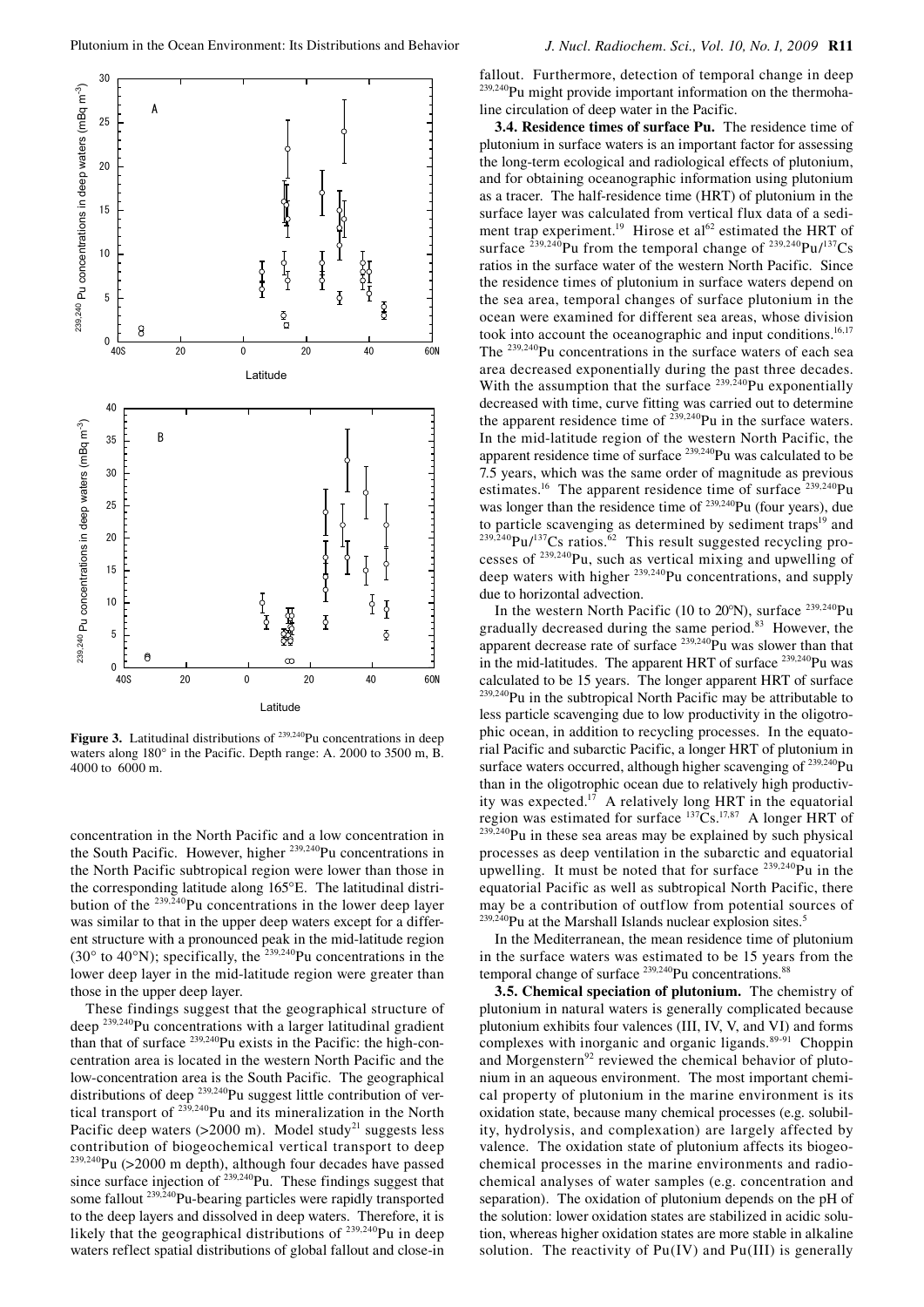greater than that of  $Pu(V)$  and  $Pu(VI)$  because  $Pu(V)$  exists as  $PuO_2^+$  and Pu(VI) exists as PuO<sub>2</sub><sup>2+</sup>. However, it is difficult for Pu(IV) in natural aquatic conditions to form complexes with organic ligands such as humic acids because the free Pu(IV) ion concentration is extremely low as a result of strong hydrolysis.

Speciation studies $33,93.95$  revealed that the dominant species of Pu dissolved in seawater is in oxidized form (V and/or VI). Orlandini et al<sup>96</sup> and Choppin<sup>97</sup> demonstrated that  $Pu(V)$  dominates in the oxidized fraction and that Pu(VI) is unstable in natural waters. In most natural systems, the significant oxidation states are  $Pu(IV)$  and  $Pu(V)$ , while  $Pu(III)$  and  $Pu(VI)$  are generally insignificant. Taking into account hydrolysis and complexation with carbonate species,  $PuO<sub>2</sub><sup>+</sup>$  is a dominant species of  $Pu(V)$  under the conditions of artificial seawater, whereas Pu(IV) exists as hydroxo complexes  $(Pu(OH)<sub>4</sub>)$ .<sup>92</sup>

In order to clarify the behavior of plutonium in the ocean, it is important to gain a better understanding of the interaction between plutonium and marine particulate matter. The portion of particulate <sup>239,240</sup>Pu to total <sup>239,240</sup>Pu was less than 10% in surface waters, including the North Pacific and Mediterranean,33,88,98-100 whereas it was less than 2% in the Pacific deep waters.<sup>100</sup> Colloidal plutonium  $($ <1 kD) and its isotope ratios were determined by cross-flow ultrafiltration  $(CFF)$  following TIMS measurements,<sup>43</sup> in which the majority of plutonium was found in the low molecular weight fraction. Sequential leaching experiments for particulate matter $101$  suggested that a major chemical form of particulate <sup>239,240</sup>Pu was an organic complex of Pu(IV), which was strongly supported by the relationship between particulate plutonium and ligand.<sup>102</sup>

**3.6. Plutonium isotope ratios.** Plutonium isotope ratios in seawater are useful tools for determining the sources of plutonium because these ratios depend on nuclear weapons design, test yields of nuclear explosions, and discharge from nuclear fuel processing plants. The <sup>240</sup>Pu/<sup>239</sup>Pu atom ratio and <sup>238</sup>Pu/<sup>239</sup>2<sup>40</sup>Pu activity ratio in fallout that were affected from a kind of nuclear explosions and the SNAP9A satellite burnup were variable.<sup>4</sup> Recent development of ICP-MS techniques allowed us to determine plutonium isotopic ratios  $(^{240}Pu^{239}Pu)$ in environmental samples with high precision.<sup>38,46,50-52,54</sup> The global fallout average  ${}^{240}$ Pu/<sup>239</sup>Pu atom ratio was 0.18, based on aerosols, soil samples, and ice core data.24-27 However, a different nuclear test series could be characterized by either higher or lower ratios. For example, generally lower  $240\text{Pu}/239\text{Pu}$  ratios characterized the fallout from Nagasaki (average value of 0.042), the Nevada test site (average value of 0.035), and the Semipalatinsk test site (average value of  $0.036$ )<sup>41,103-105</sup>; however, elevated 240Pu/239Pu ratios (0.21 to 0.36) were measured in soil samples from Bikini Atoll.<sup>28,29</sup>

The  $240$ Pu/ $239$ Pu atom ratios in water samples were determined in the North Pacific and marginal seas.<sup>41,48,50-52,85</sup> The  $^{240}Pu/^{239}Pu$  ratios in the North Pacific waters ranged from 0.164 to 0.28, and thus were in the range of the  $240 \text{Pu}/239 \text{Pu}$  ratio of global fallout (0.18) and that of close-in fallout (0.3). The  $^{240}$ Pu/ $^{239}$ Pu ratios in the shallower layer of the North Pacific tended to be lower than that in deep waters.<sup>41</sup> The recent  $^{240}Pu/^{239}Pu$  atom ratios in deep waters were 0.25, supporting the results of Buesseler.<sup>41</sup> Higher <sup>240</sup>Pu/<sup>239</sup>Pu atom ratios were observed in the surface waters of the sea areas around the Japanese Islands, including the Sea of Japan.47,48,50-52 The elevated <sup>240</sup>Pu/<sup>239</sup>Pu ratios, compared with the ratio of global fallout, resulted in close-in fallout plutonium from the Pacific Proving Ground nuclear testing. However, significant low  $^{240}$ Pu/ $^{239}$ Pu atom ratios occurred in shallower layers of the equatorial North Pacific (7°59'N, 165°03'E), which may indicate southward movement of subsurface waters including global fallout  $^{239,240}$ Pu.<sup>85</sup> It must be noted that the  $^{240}$ Pu/ $^{239}$ Pu atom ratios in the western North Atlantic coastal waters<sup>43</sup> and French Polynesia deep water (500 to 1000 m depth;  $15^{\circ}$ S)<sup>84</sup>

coincided with those in global fallout, although lower  $^{240}$ Pu/<sup>239</sup>Pu atom ratios (<0.05) due to the French nuclear tests were observed in the Mururoa lagoon waters.

Although data of  $^{238}Pu/^{239,240}Pu$  activity ratios in the open ocean waters are limited, lower and higher 238Pu/239,240Pu ratios than those in global fallout were observed in the subtropical western North Pacific,  $69$  and higher  $238$ Pu/ $239,240$ Pu ratios were observed in the eastern equatorial Pacific.<sup>58</sup>

A  $\beta$ -emitter with a half-life of 14.1 years, <sup>241</sup>Pu is an important isotope because it is a parent nuclide of  $241$ Am, an  $\alpha$ -emitter with a half-life of 433 years. Livingston et  $al^{106}$  found that a typical value of the <sup>241</sup>Pu/<sup>239,240</sup>Pu activity ratio in global fallout samples was 13 to 14.

**3.7. Inventory of 239,240Pu in the water column.** The water column inventories of 239,240Pu in the Pacific were evaluated for the GEOSECS stations in the early 1970s.<sup>8</sup> The <sup>239,240</sup>Pu inventory in the water columns of the open ocean was calculated by interpolating the  $^{239,240}$ Pu concentration measured at each depth.<sup>9</sup> A pronounced feature of latitudinal distribution of the  $239,240$ Pu inventory (Figure. 4) was markedly high  $239,240$ Pu inventories in the western North Pacific, compared with that of the latitudinal distribution of global fallout  $239,240$ Pu.<sup>107</sup> The higher water column inventories of <sup>239,240</sup>Pu in the western North Pacific (100 to 130 Bq m<sup>-2</sup>)<sup>69,74</sup> continued in the 1990s.<sup>9</sup> This finding suggested that a significant amount of the <sup>239,240</sup>Pu inventory in the water column in the western North Pacific originated from sources other than global fallout, such as closein fallout, consistent with the fact that close-in fallout from testing at the Pacific Proving Grounds is the most important source of plutonium in the North Pacific, according to a plutonium isotope study,<sup>41</sup> and that most of the close-in fallout 239,240Pu still remains in the western subtropical North Pacific.

It is probable that the present water column inventories of  $239,240$ Pu are controlled by horizontal advection and bottom topography of the North Pacific instead of deposition due to global and close-in fallout, because the major deposition of  $29,240$ Pu originating from atmospheric nuclear weapon testing occurred in the 1950s and early 1960s. It is also possible that the apparent inventories of plutonium depend on depth. Therefore, in order to gain a better understanding of surface processes including biogeochemical processes and surface input from unknown sources such as radioactive waste dumping by the former USSR,<sup>80</sup> 2300 m-depth inventories of <sup>239,240</sup>Pu were introduced to clarify the characteristics of the spatial distribution of the  $^{239,240}$ Pu water column inventories.<sup>9,108</sup> The 2300



**Figure 4.** Latitudinal distribution of <sup>239,240</sup>Pu water column inventories in the Pacific. Bar shows the latitudinal distribution of global fallout  $^{239,240}$ Pu (Ref.107) and open circle shows the  $^{239,240}$ Pu water column inventory.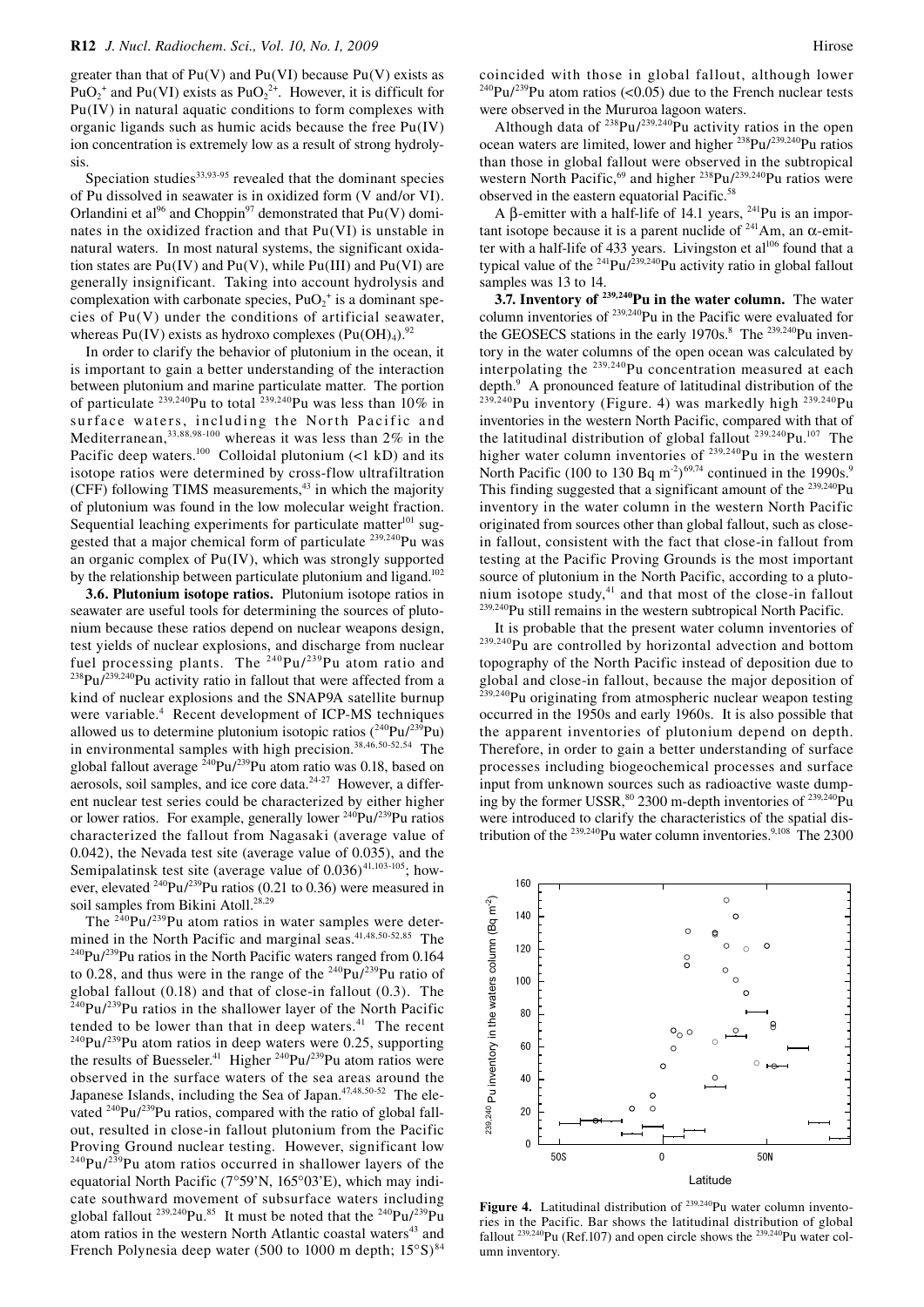m<sup>239,240</sup>Pu inventories in the Sikoku Basin of the western North Pacific  $({\sim}70 \text{ Bq m}^{-2})^{85,108}$  seemed to be greater than those in mid-latitudes of the central North Pacific (35 to 53 Bq  $m<sup>2</sup>$ ) and of the same order of magnitude as in the sea area near Bikini and Enewetak Atolls observed in 1997 (61 and 74 Bq m<sup>-2</sup>).<sup>9</sup>

The <sup>239,240</sup>Pu inventory in the mid-latitude region of the western North Pacific decreased, in comparison with that in GEOSECS.<sup>9,69</sup> A major part of the decrease of the <sup>239,240</sup>Pu inventory in the mid-latitude region was attributable to the deficient upper layer (0 to 1000 m depth). A decrease of inventory in the water columns of the North Pacific mid-latitude region was observed for  $137Cs$ .<sup>109</sup> However, no temporal decrease of the 239,240Pu inventories was observed in the subtropical and equatorial North Pacific water columns.<sup>9</sup>

The fallout plutonium originating from the Pacific Proving Ground testing (Bravo test) was characterized by a lower <sup>238</sup>Pu/<sup>239,240</sup>Pu activity ratio (0.001) and a higher <sup>240</sup>Pu/<sup>239</sup>Pu atom ratio  $(0.33)$ .<sup>103</sup> If plutonium in the water columns of the western North Pacific consisted of only two components (i.e. global fallout and close-in fallout (Bravo test)),  $^{239,240}$ Pu inventories derived from individual fallout could be estimated from plutonium isotope data based on a simple mixing model. The <sup>239,240</sup>Pu water column inventory originating from global fallout for the use of  $^{238}Pu/^{239,240}Pu$  activity ratios can be estimated by

$$
I_{\text{WG},1} = (I_{\text{WT},2} - I_{\text{WT},1} R_{\text{B}}) / (R_{\text{G}} - R_{\text{B}}),
$$
\n(1)

where  $I_{\text{WT,1}}$  is the total inventory of  $^{239,240}$ Pu in the water column,  $I_{\text{WG},1}$  is the total inventory of <sup>239,240</sup>Pu from global fallout,  $I_{\text{WT-2}}$  is the total inventory of <sup>238</sup>Pu in the water column, and  $I_{\text{WG},2}$  is the total inventory of <sup>238</sup>Pu from global fallout. The value of  $R_G$  is the <sup>238</sup>Pu/<sup>239,240</sup>Pu activity ratio in global fallout (0.029), and that of  $R_B$  is the <sup>238</sup>Pu/<sup>239,240</sup>Pu activity ratio in close-in fallout from US nuclear explosions (0.001). As another estimation of close-in fallout plutonium, the <sup>239,240</sup>Pu concentration derived from the Bikini nuclear explosion is calculated from  $240$ Pu/ $240$ Pu atom ratios by

$$
A_{\rm B} = A_{\rm O}(1 + \lambda_{\rm R} R_{\rm B}) / [1 + \lambda_{\rm R} R_{\rm B} + (1 + \lambda_{\rm R} R_{\rm G}) Q]
$$
  
and  

$$
Q = (R_{\rm O} - R_{\rm B}) / (R_{\rm G} - R_{\rm O}),
$$
 (2)

where  $A_B$  is the Bikini-derived <sup>239,240</sup>Pu activity concentration, *A*<sub>O</sub> is the observed <sup>239,240</sup>Pu activity concentration,  $\lambda_R$  is the ratio of the radioactive decay constant of <sup>239</sup>Pu to <sup>240</sup>Pu,  $R_B$  is the <sup>240</sup>Pu/<sup>239</sup>Pu atom ratio of the Bikini water sample,  $R_G$  is the <sup>240</sup>Pu/<sup>239</sup>Pu atom ratio of Bikini global fallout water sample, and  $R<sub>0</sub>$  is the <sup>240</sup>Pu/<sup>239</sup>Pu atom ratio of the observed water sample. The Bikini-derived <sup>239,240</sup>Pu inventory was calculated from the calculated Bikini-derived <sup>239,240</sup>Pu concentrations at each depth. The results suggest that a significant amount of <sup>239,240</sup>Pu derived from close-in fallout spread over the subtropical region of the western North Pacific,  $37-61$  and close-in fallout  $239,240$ Pu accounted for 37–61 % of the current  $^{239,240}$ Pu inventory. A gap of the 239,240Pu inventory between the subtropical and equatorial North Pacific was resulted from the close-in fallout, since most of the close-in fallout due to the Pacific Proving ground nuclear explosion occurred in the northern sea area of Bikini and Enewetak Atolls.110

**3.8. Local contamination of plutonium.** Nuclear treatment sites; e.g. Bikini (11°35'N, 165°23'E), Enewetak (11°30'N, 162°15'E), and Mururoa Atolls (21°50'S, 138°50'W) (Figure 1); produced hot spots of plutonium-contaminated areas in the marine environment. High <sup>239,240</sup>Pu concentrations in lagoon waters (more than 1 Bq m<sup>-3</sup> in Bikini in 1982, 0.54 Bq m<sup>-3</sup> in Enewetak in 1994,  $111-113$  and more than 0.1 Bq m<sup>-3</sup> in Mururoa in  $1991^{114-116}$ ) were observed, although no information is available on the effects on the outflow of local  $239,240$ Pu contaminated waters to the open ocean. The <sup>239,240</sup>Pu concentrations for

the Mururoa lagoon waters decreased, with an apparent HRT of nine years.

## **4. Concluding remarks**

Knowledge provided by plutonium studies in the ocean during the past four decades is summarized as follows.

1. α-spectrometry is still the major technique for determining plutonium in seawater, although mass spectrometric techniques such as ICP-MS are predicted to be a powerful tool.

2. The present geographical distribution of surface <sup>239,240</sup>Pu is governed by oceanographic processes rather than input processes. The 239,240Pu concentration in surface waters revealed temporal variations, decreasing exponentially in mid-latitudes and the subtropical regions of the Pacific. However, decrease rates depended on the sea areas, whereas no decrease tendency of the equatorial Pacific surface 239,240Pu has been detected since 1985.

3. The vertical profiles of  $^{239,240}$ Pu in the water columns of the Pacific exhibited a typical pattern with a surface minimum, mid-depth maximum, and gradual decrease with increasing depth. The temporal variation of the  $^{239,240}$ Pu vertical profiles depended on the sea areas. In the mid-latitude region of the North Pacific, the <sup>239,240</sup>Pu maximum layer deepened with time, and the corresponding 239,240Pu concentrations decreased; however, no change of the <sup>239,240</sup>Pu vertical profiles was observed in the subtropical and equatorial North Pacific.

4. The  $239,240$ Pu concentrations in deep waters (>2000 m depth) of the Pacific had a spatial structure that seemed to reflect input patterns of global fallout and close-in fallout. This finding suggests that temporal variation of deep  $^{239,240}$ Pu may be a tool for determining deep-water circulation because of its smaller biogeochemical contribution, although little temporal variability of deep <sup>239,240</sup>Pu may occur on a time scale of several decades.

5. The plutonium isotope signature, which is useful for identifying sources, suggests that a large amount of  $239,240$ Pu was injected into the subtropical western North Pacific as close-in fallout of the Pacific Proving Ground nuclear testing in the early 1950s, and spread due to advection and diffusion in the North Pacific over the subsequent five decades.

6. A large latitudinal gradient of current 239,240Pu inventories was observed in the Pacific, with a high inventory in the western North Pacific and a low inventory in the South Pacific. Individual 239,240Pu inventories from global fallout and close-in fallout were estimated using plutonium isotope ratios; the close-in fallout 239,240Pu still accounted for 37 to 61% of the 239,240Pu water column inventory in the subtropical North Pacific.

7. Chemical speciation studies revealed that the major dissolved plutonium species was inorganic complexes of  $Pu(V)$ , whereas particulate plutonium was an organic complex of Pu(IV) with ligands in particulate matter.

The development of analytical tools has resulted in increasing information about distributions and behavior of plutonium in the ocean. However, less data exists on <sup>239,240</sup>Pu concentrations in the ocean than on  $137Cs$ .<sup>14</sup> Plutonium is a unique transient tracer of biogeochemical processes in the marine environment. In order to gain a better understanding of the biogeochemical behavior of <sup>239,240</sup>Pu in the ocean, we need much more <sup>239,240</sup>Pu concentration data in seawater, especially in deep waters. Thus, further development of analytical techniques, including improvement of measurement system sensitivity to reduce sample volumes of less than 10L and simplification of separation and purification processes, is required.

**Acknowledgements.** The author thanks Prof. N. Momoshima (Kyushu Univ.) for the opportunity to review related oceanic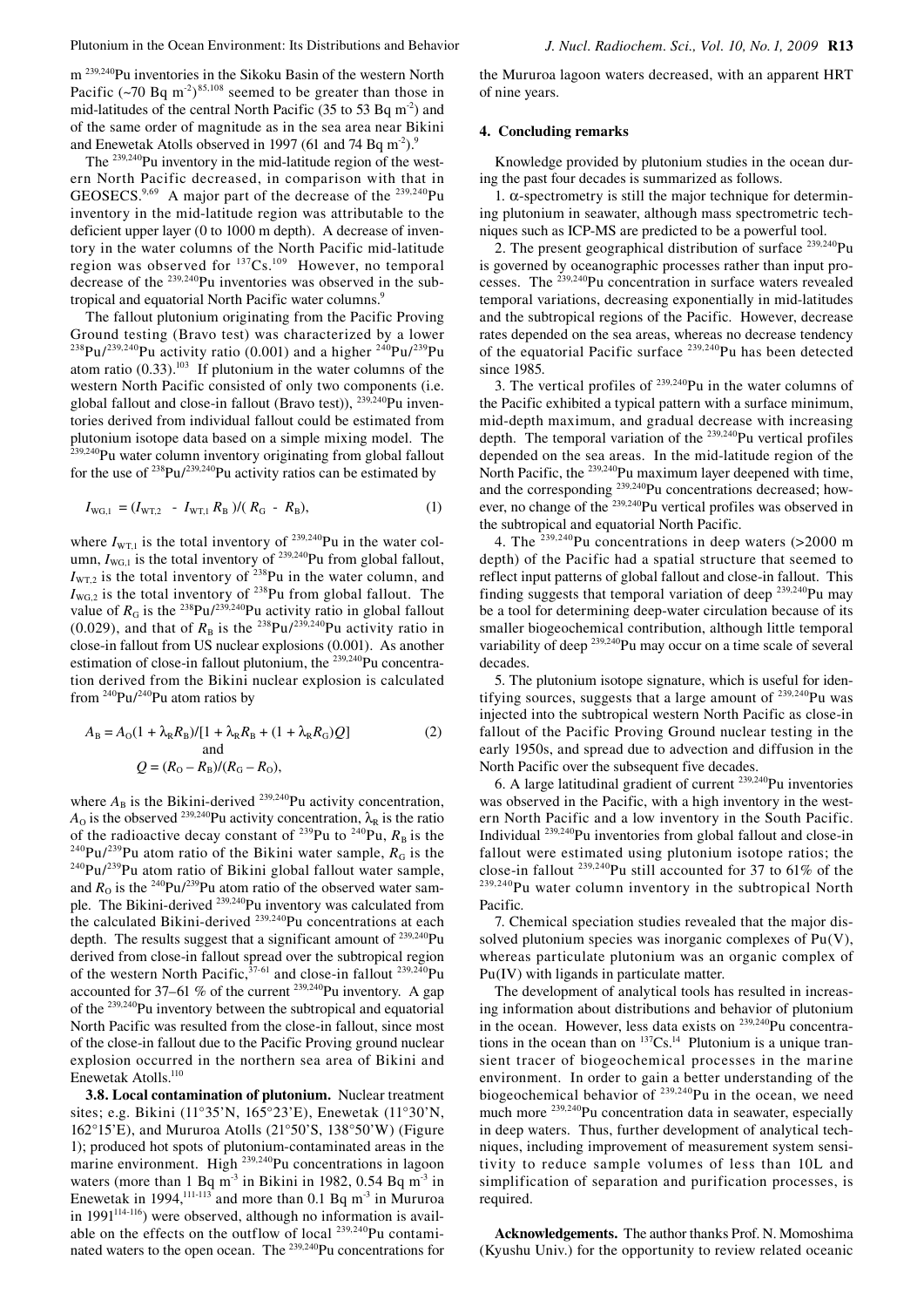research on plutonium. This study was supported by the Ministry of Education, Culture, Sports, Science and Technology funds for radioactivity surveys in Japan.

## **References**

- (1) A. Kudo, J. Zheng, R.M. Koerner, D.A. Fisher, D.C. Santry, Y. Mahara, and M. Sugahara, J. Environ. Radioact. **40***,* 289 (1998).
- (2) J.H. Harley, J. Radiat. Res. **21**, 83 (1980).
- (3) R.W. Perkins and C.W. Thomas, *Transuranic Elements in the Environment,* Ed. W.C. Hanson, pp. 53, Tech. Inf. Center US Department of Energy (1980).
- (4) K. Hirose, Y. Igarashi, M. Aoyama, and T. Miyao, *Plutonium in the Environment*, Ed. A. Kudo, Elsevier Science, Amsterdam, pp. 251 (2001).
- (5) UNSCEAR, *Report to the General Assembly*, United Nations, New York (2000).
- (6) P.W. Krey, Science **158**, 769 (1967).
- (7) R.J. Pentreath, *Radionuclides: A Tool for Oceanography*, Eds. J.C. Guary, P. Guegueniat, and R.J. Pentreath, Elsevier Applied Science, London and New York, pp.12 (1988).
- (8) V.T. Bowen, V.E. Noshkin, H.D. Livingston, and H.L. Volchok, Earth Planet. Sci. Lett. **49**, 411 (1980).
- (9) H.D. Livingston, P.P. Povinec, T. Ito, and O. Togawa, *Plutonium in the Environment*, Ed. A. Kudo, Elsevier Science, Amsterdam, pp. 267 (2001).
- (10) IAEA, *Safety Series No. 75-INSAG-1*, International Atomic Energy Agency, Vienna (1986).
- (11) E. Holm, App. Radiat. Isot. **46**, 1225 (1995).
- (12) hppt://www.atomicarchive.com/Almanac/Brokenarrows\_ static.shtml
- (13) K.C. Pillai, R.C. Smith, and T.R. Folsom, Nature **203**, 568 (1964).
- (14) M. Aoyama and K. Hirose, The Scientific World Journal **4**, 200 (2004).
- (15) P.P. Povinec, K. Hirose, T. Honda, T. Ito, E. M. Scott, and O. Togawa, J. Environ. Radioact. **76**, 113 (2004).
- (16) K. Hirose, M. Aoyama, T. Miyao, and Y. Igarashi, J. Radioanal. Nucl. Chem. **248**, 771 (2001).
- (17) K. Hirose and M. Aoyama, Deep-Sea Res. II **50**, 2675 (2003).
- (18) H.D. Livingston and R.F. Anderson, Nature **303**, 228 (1983).
- (19) S.W. Fowler, S. Ballestra, J. LaRosa, and R. Fukai, Deep-Sea Res. **30**, 1221 (1983).
- (20) K. Hirose, *Radionuclides in the Oceans, RADOC 96–97, Proc. Part 1, Inventories, Behaviour and Processes*. Eds. P. Germain, J.C. Guary, P. Guéguéniat, and H. Métivier, Radioprotection-Colloq. 32, C2-225 (1997)
- (21) D. Tsumune, M. Aoyama, and K. Hirose, J. Environ. Radioact. **69**, 61 (2003).
- (22) M. Nakano and P.P. Povinec, J. Environ. Radioact. **69**, 85 (2003)
- (23) K. Hirose, T. Miyao, M. Aoyama, and Y. Igarashi, J. Radioanal. Nucl. Chem. **252**, 293 (2002).
- (24) HASL, *HASL-237, Fallout Program Quarterly Summary Report*, US Department of Energy, pp. III-2 (1973).
- (25) P.W. Krey, E.P. Hardy, C. Paxhucki, F. Rourke, J. Coluzza, and W.K. Benson, *Transuranium Nuclides in the Environment, IAEA-SM-199/39*, IAEA Vienna, pp. 67 (1976).
- (26) Y. Muramatsu, S. Uchida, K. Tagami, S. Yoshida, and T. Fujikawa, J. Anal. At .Spectrom. **14**, 859 (1999).
- (27) T. Warneke, L.W. Croudace, P.E. Warwick, and R.N. Taylor, Earth Planet. Sci. Lett. **203**, 1047 (2002).
- (28) S. Hisamatsu and M. Sakanoue, Health Phys. **35**, 301 (1978).
- (29) Y. Muramatsu, T. Hamilton, S. Uchida, K. Tagami, S.

Yoshida, and W. Robinson, Sci Total Environ. **278**, 151 (2001).

- (30) V.T. Bowen, K.W. Wong, and V.E. Noshkin, J. Mar. Res. **29**, 1 (1971).
- (31) T. Imai and M. Sakanoue, J. Oceanogr. Soc. Jpn. **29**, 76 (1973).
- (32) V.F. Hodge, F.L. Hoffman, R.L. Foreman, and T.R. Folsom, Anal. Chem. **46**, 1334 (1974).
- (33) K. Hirose and Y. Sugimura, J. Radioanal. Nucl. Chem. Articles **92**, 363 (1985).
- (34) J.J. La Rosa, W. Burnett, S.H. Lee, I. Levy, J. Gastaud, and P.P. Povinec, J. Radioanal. Nucl. Chem. **248**, 765 (2001).
- (35) R.S. Sidhu. J. Radioanal. Nucl. Chem. **256**, 501 (2002).
- (36) Q.J. Chen, A. Aarkrog, S.P. Nielsen, H. Dahlgaard, B. Lind, A.K. Kolstad, and Y. Yu, *Riso-R-1263 (EN)*, Riso National Laboratory, Roskilde (2001).
- (37) E.P. Horwitz, M.L. Dietz, H. Diamond, J.J. LaRosa, and W.D. Fairman, Anal. Chim. Acta **238**, 263 (1990).
- (38) C.S. Kim, C.K. Kim, J.I. Lee, and K.J. Lee, J. Anal. At. Spectrom. **15**, 247 (2000).
- (39) J.W. Grate and O.B. Egorov, Anal. Chem. **70**, 3920 (1998).
- (40) N.A. Talvitie, Anal. Chem. **44**, 280 (1972).
- (41) K.O. Buesseler, J. Environ. Radioact. **36**, 69 (1997).
- (42) K.O. Buesseler and E.R. Scholkovitz, Geochim. Cosmochim. Acta **51**, 2623 (1987).
- (43) M.H. Dai, K.O. Buesseler, J.M. Kelley, J.E. Andrews, S. Pike, and J.F. Wacker, J. Environ. Radioact. **53**, 9 (2001).
- (44) S. Bürger, R.A. Buda, H. Geckeis, G. Huber, J.V. Kratz, P. Kunz, C.L. von Gostomski, G. Passler, A. Remmert, and N. Trautmann, *Radionuclides in the Environment*, Ed., P.P. Povinec and J.A. Sanchez-Cabeza, Elsevier Science, Amsterdam pp.581 (2006).
- (45) S.H. Lee, J. Gastaud, J.J. La Rosa, L.L.W. Kwong, P.P. Povinec, E. Wyse, L.K. Fifield, P.A. Hausladen, L.M. Di Tada, and G.M. Santos, J. Radioanal. Nucl. Chem. **248**, 757 (2001).
- (46) C.S. Kim, C.K. Kim, and K.J. Lee, Anal. Chem. **74**, 3824 (2002).
- (47) C.K. Kim, C.S. Kim, B.U. Chang, C.S. Chung, G.H. Hong, K. Hirose, and H.B.L. Pettersson, J. Radioanal. Nucl. Chem. **258**, 265 (2003).
- (48) C.K. Kim, C.S.Kim, B.U. Chang, S.W. Choi, C.S. Chung, G.H. Hong, K. Hirose, and Y. Igarashi, Sci . Total Environ. **318**, 197 (2004).
- (49) E.J. Wyse, S.H. Lee, J. la Rosa, P. Povinec, and S.J. de Mora, J. Anal. At. Spectrom. **16**, 1107 (2001).
- (50) M. Yamada, J. Zheng, and Z.-L. Wang, Sci. Total Environ. **366**, 242 (2006).
- (51) M. Yamada, J. Zheng, and Z.-L. Wang, J. Environ. Radioact. **98**, 274 (2007).
- (52) M. Yamada and J. Zheng, Appl. Radiat. Isot. **66**, 103 (2008)
- (53) J. Zheng and M. Yamada, Talanta **69**, 1246 (2006)
- (54) R.N. Taylor, T. Warneke, J.A. Milton, L.W. Croudace, P.E. Warwick, and R.W. Nesbitt, J. Anal. At. Spectrom. **16**, 279 (2001).
- (55) Y. Miyake and Y. Sugimura, Pap. Meteor. Geophys. **19**, 481 (1968)
- (56) Y. Miyake and Y. Sugimura, *Transuranium Nuclides in the Environment,* Proc. Symp. San Francisco, CA, 1975, IAEA-SM-199/22, IAEA, Vienna, pp. 91 (1976).
- (57) Y. Miyake, K. Saruhashi, Y. Sugimura, T. Kanazawa, and K. Hirose, Pap. Meteor. Geophy. **39**, 95 (1988).
- (58) Y. Bourlat, J.C. Millies-Lacroix, G. Le Petit, and J. Bourguignon, *Radionuclides in the Oceans Inputs and Inventory.* P. Guéguéniat, P. Germain and H. Métivier, Coordinators, Instutut de Protection et de Surete Nucleaire, LesEditions de Physique, FR, pp.75 (1996).
- (59) K. Hirose, M. Aoyama, M. Fukasawa, C.S. Kim, K.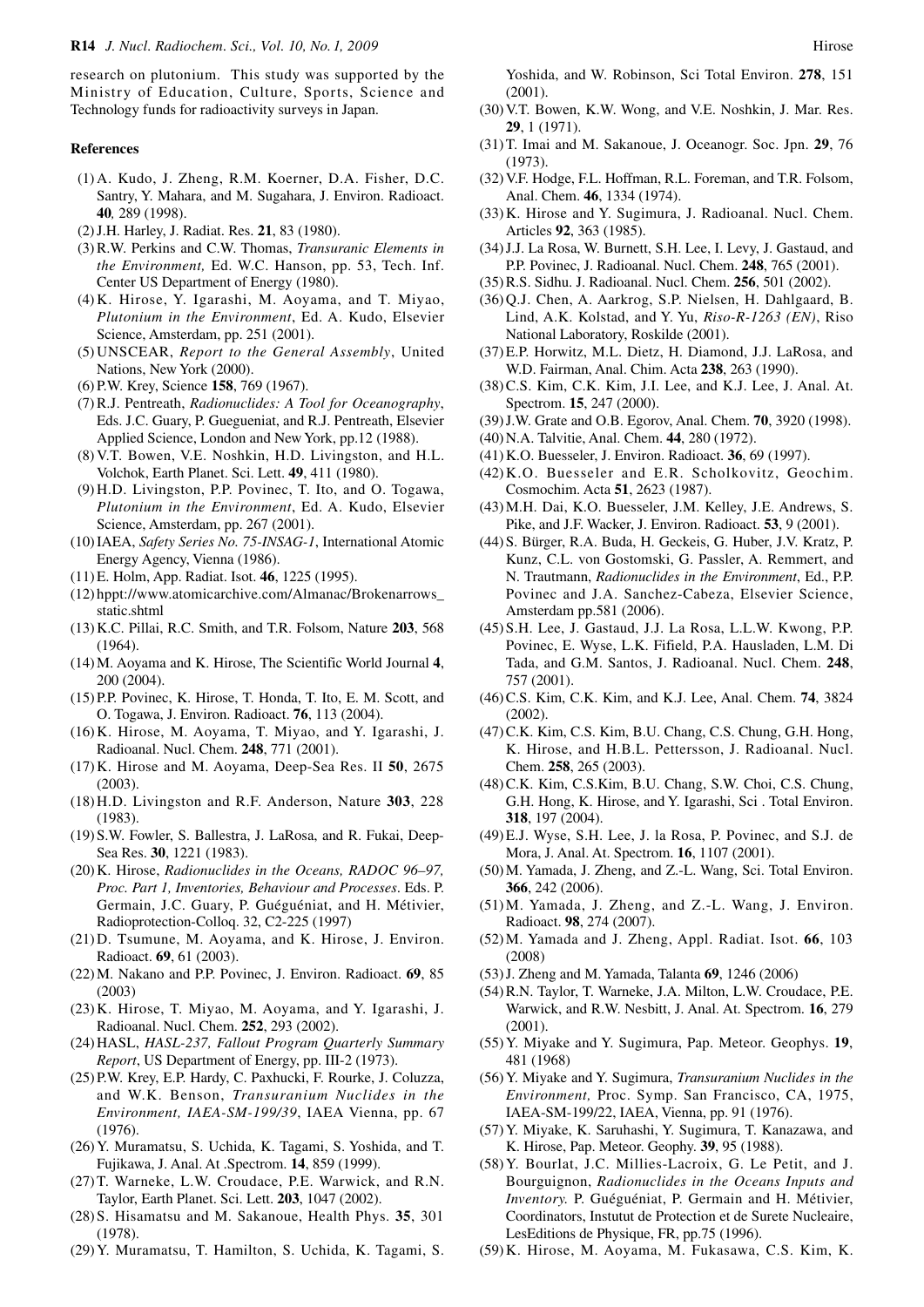Komura, P.P. Povinec, and J.A. Sanchz-Cabeza, Sci. Total Environ. **381**, 243 (2007).

- (60) H.D. Livingston and P.P. Povinec, Health Phys. **82**, 656  $(2002)$ .
- (61) P. P. Povinec, A. Aarkrog, K.O. Buesseler, R. Delfanti, K. Hirose, G.H. Hong, T. Ito, H.D. Livingston, H. Nies, V. E. Noshkin, S. Shima, and O. Togawa. J. Environ. Radioact. **81**, 63 (2005).
- (62) K. Hirose, Y. Sugimura, and M. Aoyama, Appl. Radiat. Isot. (Int. J. Radiat. Appl. Instrum. Part A) **43**, 349 (1992).
- (63) K. Hirose and M. Aoyama, J. Environ. Radioact. **69**, 53 (2003).
- (64) P. J. Martin, J. Geophys. Res. **90**, 903 (1985).
- (65) T. Miyao, K. Hirose, M. Aoyama, and Y. Igarashi, J. Environ. Radioact. **40**, 239 (1998).
- (66) P.D. Quay, M. Stuiver, and W.S. Broecker, J. Mar. Res. **41**, 769 (1983).
- (67) H.D. Livingston, V.T. Bowen, S.A. Casso, H.L. Volchok, V.E. Noshkin, K.M. Wong, and T.M. Beasley, *Fallout Nuclides in Atlantic and Pacific Water Columns: GEOSECS Data*. Woods Hole Oceanographic Institution, Woods Hole, MA, WHOI-85-19, (1985).
- (68) K. Hirose, C.S. Kim, S.A. Yim, M. Aoyama, M. Fukasawa, K. Komura, P.P. Povinec, and J.A. Sanchez-Cabeza. Progr. Oceanogr. to be submitted. (2009)
- (69) P.P. Povinec, H.D. Livingston, S. Shima, M. Aoyama, J. Gastaud, I. Goroncy, K. Hirose, L. Hynh-Ngoc, Y. Ikeuchi, T. Ito, J. LaRosa, L.L.W. Kwong, S.-H. Lee, H. Moriya, S. Mulsow, B. Oregioni, H. Pettersson, and T. Togawa, Deep-Sea Res. II **50**, 2607 (2003).
- (70) Y. Nagaya and K. Nakamura, J. Oceanogr. Soc. Jpn. **40**, 416 (1984).
- (71) Y. Nagaya and K. Nakamura, J. Oceanogr. Soc. Jpn. **43**, 345 (1987).
- (72) Y. Nagaya and K. Nakamura, J. Oceanogr. **48**, 23 (1992).
- (73) Y. Nagaya and K. Nakamura, *Deep Ocean Circulation, Physical and Chemical Aspects*, Ed. T. Teramoto, Elsevier Oceanography Series, Elsevier Publishing, Amsterdam, **59**, 157 (1993).
- (74) T. Nakanishi, M. Satoh, M. Takei, A. Ishikawa, M. Murata, M. Dairyoh, and S. Higuchi, J. Radioanal. Nucl. Chem. **138**, 321 (1990)
- (75) T. Nakanishi, Y. Shiba, M. Muramatsu, and M. Haque Azizul, *Biogeochemical Processes and Ocean Flux in the Western Pacific*, Eds. H. Sakai and Y. Nozaki, Terra Scientific, pp. 15 (1995).
- (76) M. Yamada, T. Aono, and S. Hirano, J. Radioanal. Nucl. Chem. **210**, 129 (1996).
- (77) T. Ito, T. Aramaki, T. Kitamura, S. Otosaka, T. Suzuki, O. Togawa, T. Kobayashi, T. Senjyu, E.L. Chaykovskaya, E.V. Karasev, T.S. Lishavskaya, V.P. Novichekov, A.V. Thalin, A.F. Shcherbinin, and Y.N. Volkov, J. Environ. Radioact. **68**, 249 (2003).
- (78) T. Ito, P. P. Povinec, O. Togawa, and K. Hirose, Deep-Sea Res. II **50**, 2701 (2003).
- (79) T. Ito, S. Otosaka, and H. Kawamura, J. Nucl. Sci. Technol. **44**, 912 (2007).
- (80) K. Hirose, H. Amano, M. S. Baxter, E. Chaykovskaya, V. B. Chumichev, G. H. Hong, K. Isogai, C. K. Kim, S. H. Kim, T. Miyao, T. Morimoto, A. Nikitin, K. Oda, H. B. L. Pettersson, P. P. Povinec, Y. Seto, A. Tkalin, O. Togawa, and N. K. Veletova, J. Environ. Radioact. **43**, 1 (1999).
- (81) S.W. Fowler, V.E. Noshkin, J. La Rosa, and J. Gastaud, Limnol. Oceanogr. **45**, 446 (2000).
- (82) J. Herrmann, H. Nies, and I. Goroncy, Radiat. Protect. Dos. **75**, 247 (1998).
- (83) E. Holm, B.R.R. Persson, L. Hallstadius, A. Aarkrog, and H. Dahlgaad, Oceanol. Acta **6**, 457 (1983).
- (84) R. Chiappini, F. Pointurier, J. C. Millies-Lacroix, G.

Lepetit, and P. Hemet, Sci. Total Environ. **237/238**, 269 (1999).

- (85) K. Hirose, M. Aoyama, C.S. Kim, C.K. Kim, and P. P. Povinec, *Radionuclides in the Environment*, Eds. P.P. Povinec and J.A. Sanchez-Cabeza, Elsevier Science, Amsterdam, pp.67 (2006).
- (86) Y. Nozaki, M. Yamada, T. Nakanishi, Y. Nagaya, K. Nakamura, K. Shitashima, and H. Tsubota, Oceanol. Acta **21**, 469 (1998)
- (87) Y. Inomata, M. Aoyama, and K. Hirose, J. Environ. Monit. **11**, 116 (2009).
- (88) L. León Vintró, P.I. Mitchell, O.M. Condren, A.B. Downes, C. Papucci, and D. Delfanti, Sci. Total Environ. **237/238**, 77 (1999).
- (89) G.H. Coleman, *The Radiochemistry of Plutonium*, University of California, Lowrence Radiation Labortory, AEC Contract No. W-7405-erg-48. (1965)
- (90) G.R. Choppin, J. Nucl. Radiochem. Sci. **6**, 1 (2005).
- (91) G.R. Choppin, Mar. Chem. **99**, 83 (2006).
- (92) G.R. Choppin and A. Morgenstern, *Plutonium in the Environment,* Ed. A. Kudo, Elsevier Science, Amsterdam pp. 91 (2001).
- (93) D. W. Nelson and M. B. Lovett, Nature **276**, 599 (1978).
- (94) D. M. Nelson, A. E. Carey, and V. T. Bowen, Earth Planet. Sci. Lett. **68**, 422 (1984).
- (95) R. Fukai, A. Yamato, M. Thein, and H. Bilinski, Geochem. J. **21**, 51 (1987).
- (96) K. A. Orlandini, W. R. Penrose, and D. M. Nelson, Mar. Chem. **18**, 49 (1986).
- (97) G. R. Choppin. J*.* Radioanal. Nucl. Chem. **147**, 109 (1991).
- (98) H.D. Livingston, D.R. Mann, S.A. Casso, D.L. Schneider, L.D. Surprenant, and V.T. Bowen, J. Environ. Radioact. **5**, 1 (1987).
- (99) P.I. Mitchell, A.B. Downes, L. León Vintró, and C. A. McMahon, *Plutonium in the Environment*, Ed. A. Kudo, Elsevier Science, Amsterdam, pp.175 (2001).
- (100) K. Hirose, M. Aoyama, and P.P. Povinec, Deep-Sea Res. II **50**, 2639 (2003).
- (101) K. Hirose and Y. Sugimura, Sci. Total Environ. **130/131**, 517 (1993).
- (102) K. Hirose and M. Aoyama, Anal. Bioanal. Chem. **372**, 418 (2002).
- (103) K. Komura, M. Sakanoue, and M. Yamamoto, Health Phys. **46**, 1213 (1984)
- (104) H.G. Hicks and D.W. Barr. *UCRL-53499/1* (Lawrence Livermore National Laboratory), pp. 4 (1984).
- (105) M. Yamamoto, A. Tsumura, Y. Katayama, and T. Tsukatani, Radiochim. Acta **72**, 209 (1996).
- (106) H.D. Livingston, D.L. Schneider, and V.T. Bowen, Earth Planet. Sci. Lett. **25**, 361 (1975)
- (107) E.P. Hardy, P.W. Krey, and H.L. Volchok, Nature **241**, 444 (1973).
- (108) Y. Ikeuchi, H. Amano, M. Aoyama, V. I. Berezhnov, E. Chaykovskaya, V.B. Chumichev, C.S. Chung, J. Gastaud, K. Hirose, G.H. Hong, C.K. Kim, S.H. Kim, T. Miyao, T. Morimoto, A. Nikitin, K. Oda, H.B. L. Pettersson, P.P. Povince, A. Tkalin, O. Togawa, and N.K. Veletova, Sci. Total Environ. **237/238**, 203 (1999).
- (109) M. Aoyama and K. Hirose, J. Environ. Radioact. **69**, 107 (2003).
- (110) Y. Miyake, Y. Sugiura, and K. Kamada, Pap. Meteor. Geophys. **5**, 235 (1955).
- (111) A. Nevissi and W.R. Schell, Nature **255**, 321 (1975).
- (112) V.E. Noshkin, K.M. Wong, T.A. Jokela, J.L. Brunk, and R.J. Eagle. *Comparative Behavior of Plutonium and Americium in the Equatorial Pacific*. Lawrence Livermore National Lab, Livermore, CA, UCRL-88812 (1983).
- (113) W.L. Robison and V.E. Noshkin, Sci. Total Environ. **237/238**, 311 (1999).